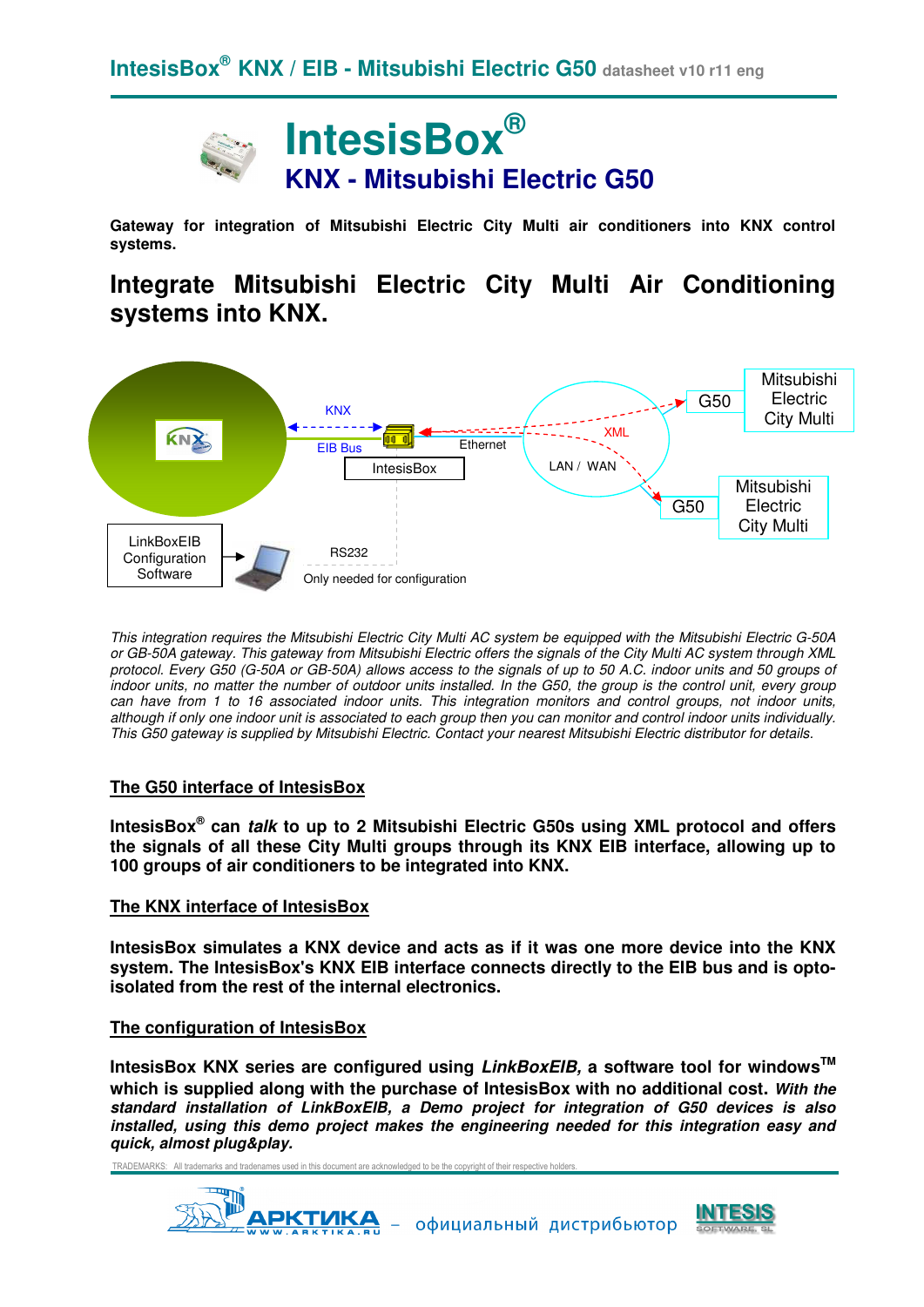### **IntesisBox capacity**

| Element                                            | Capacity | <b>Notes</b>                                                                            |
|----------------------------------------------------|----------|-----------------------------------------------------------------------------------------|
| Number of G50                                      | 2        | Maximum number of G50s that can be defined.                                             |
| Number of City Multi groups:<br>Number of G50 x 50 | 100      | Maximum number of groups of AC indoor units that can<br>be controlled.                  |
| Number of KNX Groups                               | 5902     | Maximum number of KNX Groups that can be used in<br>IntesisBox.                         |
| Number of listening addresses                      | 2000     | Maximum number of KNX groups that can be used as<br>listening addresses.                |
| Number of listening addresses<br>per KNX Group.    | 255      | Maximum number of listening addresses that can be<br>associated to a KNX group address. |

There are two versions of IntesisBox with different capacity every one of them:

- Basic version with capacity of one G50 and 15 City Multi groups. Ref.: ME-AC-KNX-15
- Extended version with capacity of two G50s and 100 City Multi groups. Ref.: ME-AC-KNX-100



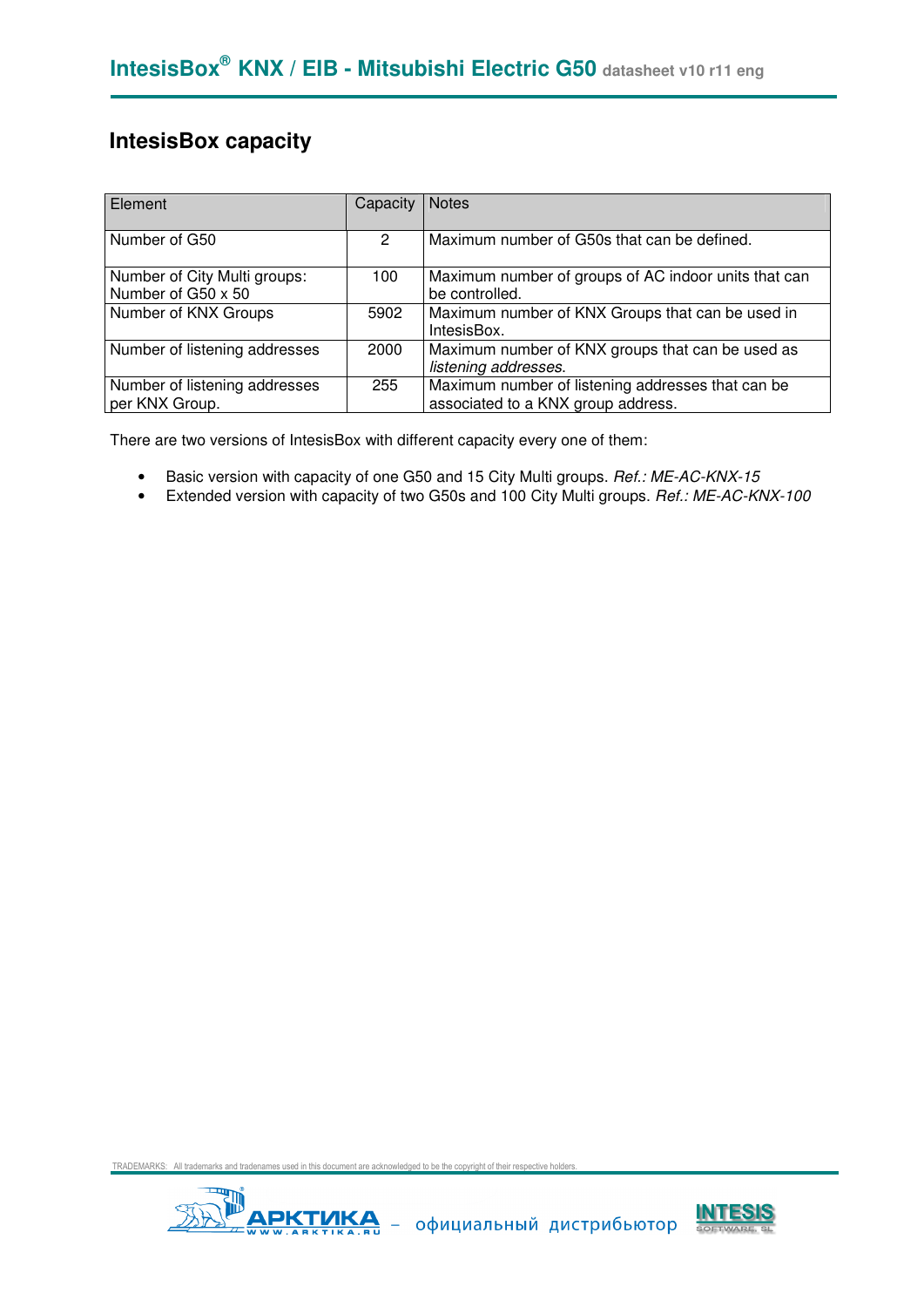### **Sample applications**

**Integration of any Mitsubishi Electric City Multi Air Conditioning system equipped with G50 interface into KNX control systems.** 





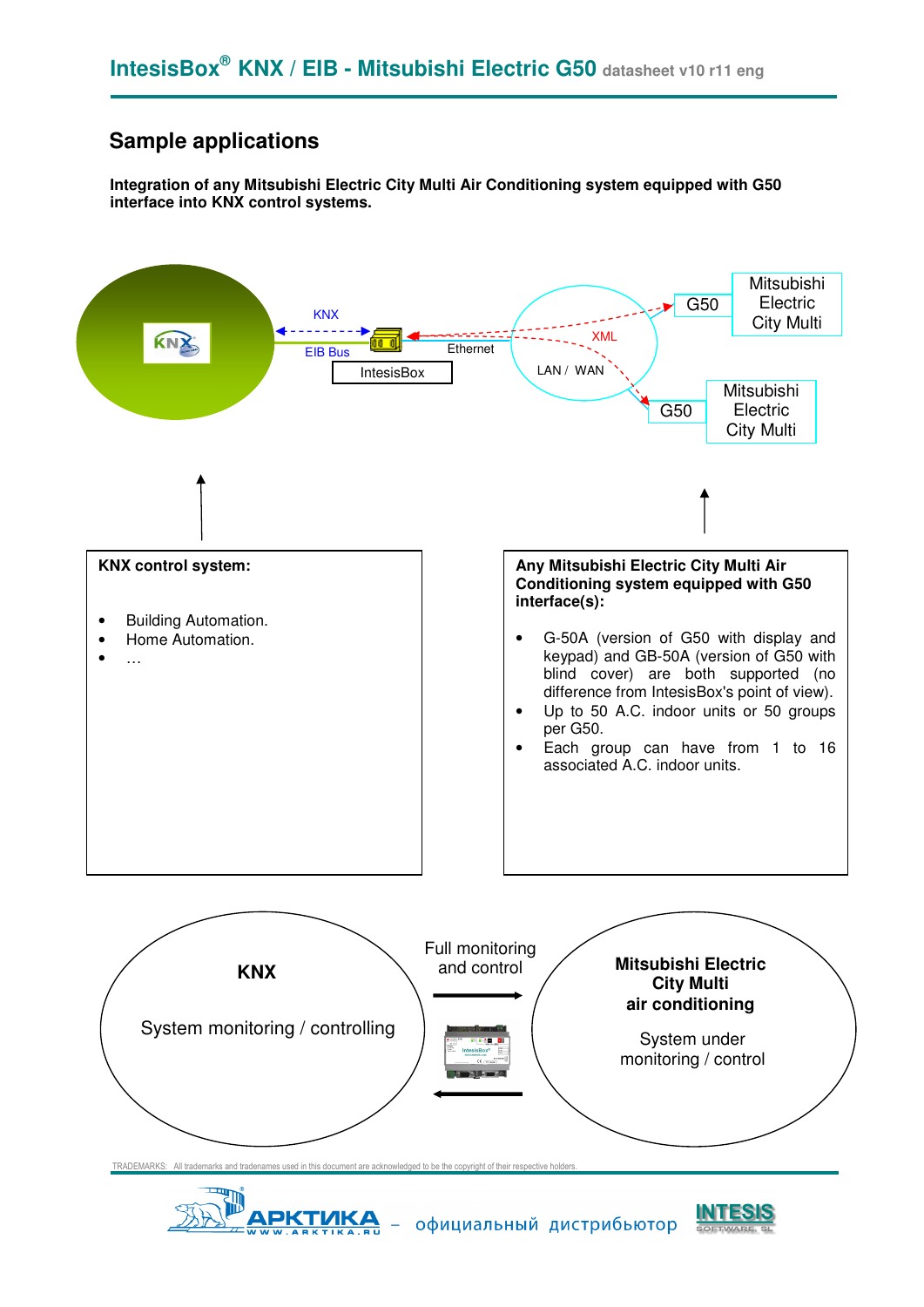## **Typical application**

**Full monitoring and control of a Mitsubishi Electric City Multi Air Conditioning system from KNX.** 





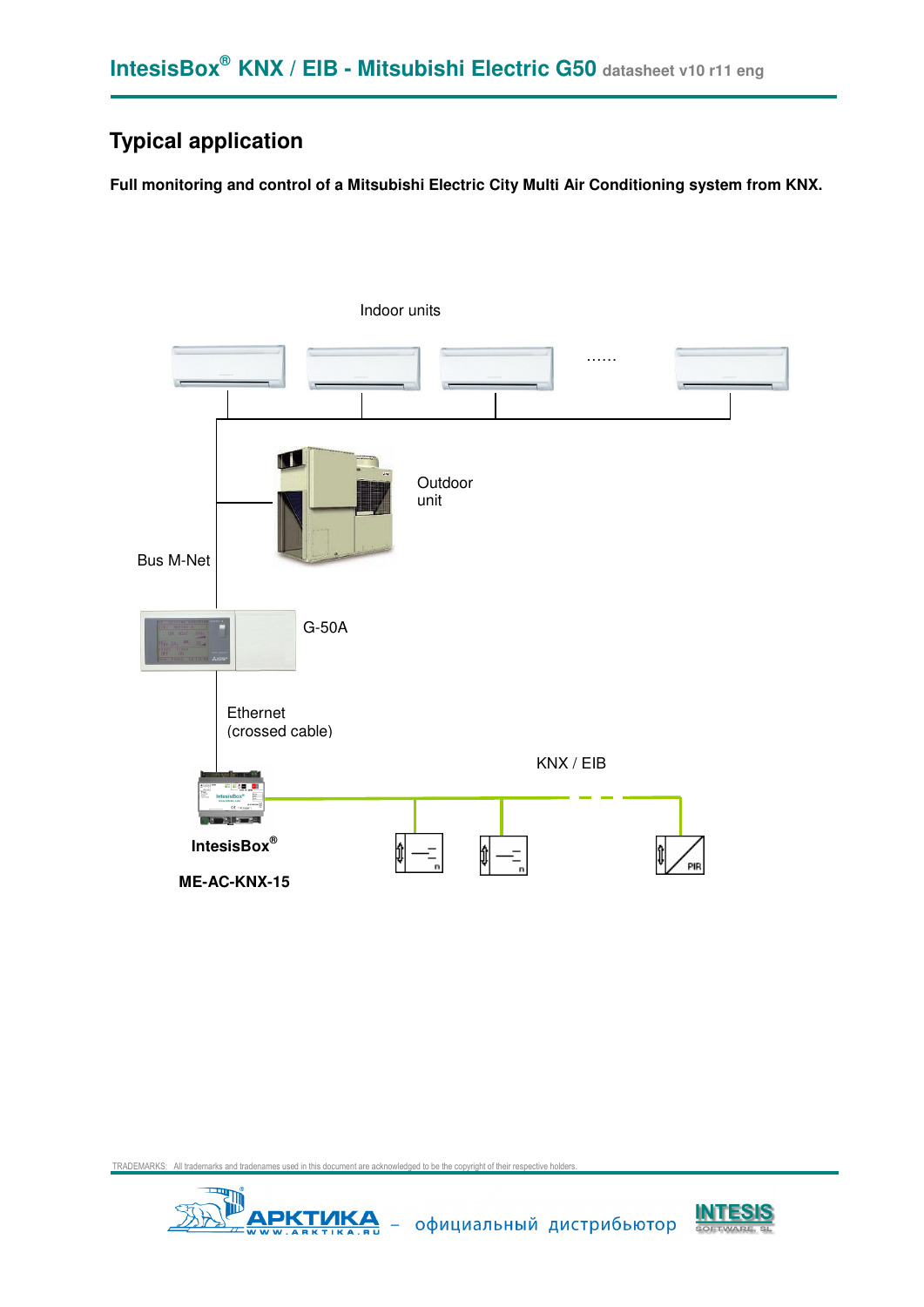# **KNX/EIB interface of IntesisBox**

| <b>General</b>                              |                                                                                                                                                                                                                                                                                                                                                                                                                                                                                                                                                                                                                                                                                                                                                                                                                                                                                                                                                                                                                                                                                                                                                                                                                                                                                            |
|---------------------------------------------|--------------------------------------------------------------------------------------------------------------------------------------------------------------------------------------------------------------------------------------------------------------------------------------------------------------------------------------------------------------------------------------------------------------------------------------------------------------------------------------------------------------------------------------------------------------------------------------------------------------------------------------------------------------------------------------------------------------------------------------------------------------------------------------------------------------------------------------------------------------------------------------------------------------------------------------------------------------------------------------------------------------------------------------------------------------------------------------------------------------------------------------------------------------------------------------------------------------------------------------------------------------------------------------------|
| Max. Number of<br>Mitsubishi Elec.G50s      | Up to 2 G50s (up to 100 groups) can be supported. There are two different<br>versions of IntesisBox, supporting 15 or 100 groups respectively.                                                                                                                                                                                                                                                                                                                                                                                                                                                                                                                                                                                                                                                                                                                                                                                                                                                                                                                                                                                                                                                                                                                                             |
| Virtual signals                             | One communication error virtual signal per every G50 device defined.<br>$\bullet$<br>One communication error virtual signal per every group into the G50 device.<br>$\bullet$<br>All these virtual signals also available from KNX.                                                                                                                                                                                                                                                                                                                                                                                                                                                                                                                                                                                                                                                                                                                                                                                                                                                                                                                                                                                                                                                        |
| <b>KNX/EIB interface</b>                    |                                                                                                                                                                                                                                                                                                                                                                                                                                                                                                                                                                                                                                                                                                                                                                                                                                                                                                                                                                                                                                                                                                                                                                                                                                                                                            |
| Bus coupler                                 | Internal KNX TP1 (EIB) opto-isolated bus coupler unit for direct connection to EIB<br>bus.<br>Connector: 2 poles plug-in screw terminal bloc.                                                                                                                                                                                                                                                                                                                                                                                                                                                                                                                                                                                                                                                                                                                                                                                                                                                                                                                                                                                                                                                                                                                                              |
| Configuration<br>parameters                 | Physical address.<br>$\bullet$                                                                                                                                                                                                                                                                                                                                                                                                                                                                                                                                                                                                                                                                                                                                                                                                                                                                                                                                                                                                                                                                                                                                                                                                                                                             |
| Interactivity with<br><b>KNX/EIB</b> system | All the signals per group and functionality offered by the G50 are directly<br>$\bullet$<br>available from KNX.<br>When IntesisBox starts up, or after a KNX bus reset detection, all the current<br>$\bullet$<br>values read from the G50 will be sent to KNX. Configurable individually per point.<br>Any change detected in Mitsubishi Electric system (i.e. Ambient Temperature<br>of a group) is immediately transmitted to KNX.<br>Configurable individually per point.<br>Any point's value can be updated with a read request sent to KNX when<br>٠<br>IntesisBox starts up or after a KNX bus reset detection (i.e. Temperature Set<br>Point).<br>Configurable individually per point.<br>Multiple KNX group addresses can actuate on the same Intesis Box's point.<br>$\bullet$<br>Mode, Air Direction, Fan Speed, and Ventilation of each G50 group allow<br>٠<br>extended functionality for monitoring/control (Multibit feature), they can be<br>monitored/controlled from KNX using objects of type EIS6 (Value 8bits) (i.e.<br>writing the value corresponding to the Mode desired: 0, 1, 2, 3) or also using<br>simpler objects of type EIS1 (switching) (i.e. one different object per each<br>possible Mode: Cool, Heat). This allows for example to fix a given Mode or |
|                                             | Fan Speed using a simple switching object.                                                                                                                                                                                                                                                                                                                                                                                                                                                                                                                                                                                                                                                                                                                                                                                                                                                                                                                                                                                                                                                                                                                                                                                                                                                 |
| <b>Points</b>                               |                                                                                                                                                                                                                                                                                                                                                                                                                                                                                                                                                                                                                                                                                                                                                                                                                                                                                                                                                                                                                                                                                                                                                                                                                                                                                            |
| Parameters<br>configurable per<br>point     | G50 related fields.<br>Active (Yes/No). Useful to deactivate G50 points not wanted to be accessible<br>٠<br>from KNX.<br>KNX/EIB related fields.<br>Group address (in format P/I/S or P/S). Is the sending group address.<br>Listening addresses (in format P/I/S or P/S separated by comma). IntesisBox<br>will listen for KNX write requests of these listening addresses, when received<br>then it will act as if they where for the sending group address defined. This is<br>very useful to translate actions to the Mitsubishi Electric system coming from<br>different KNX commands, for example from an individual start/stop button and<br>also from a general start/stop button<br>R. Specifies if the point accepts read requests from KNX.<br>٠<br>W. Specifies if the point accepts write requests from KNX.<br>٠<br>T. Specifies if a write request will be sent to KNX when the point's value<br>changes.<br>U. Specifies if a read request will be sent to KNX to get the current value<br>when the IntesisBox starts up or after a KNX bus reset detection.                                                                                                                                                                                                               |
| <b>KNX EIS</b><br>(Datapoints)              | Each point has a predefined and fixed KNX EIS associated according to the type<br>of signal in the air conditioner.                                                                                                                                                                                                                                                                                                                                                                                                                                                                                                                                                                                                                                                                                                                                                                                                                                                                                                                                                                                                                                                                                                                                                                        |



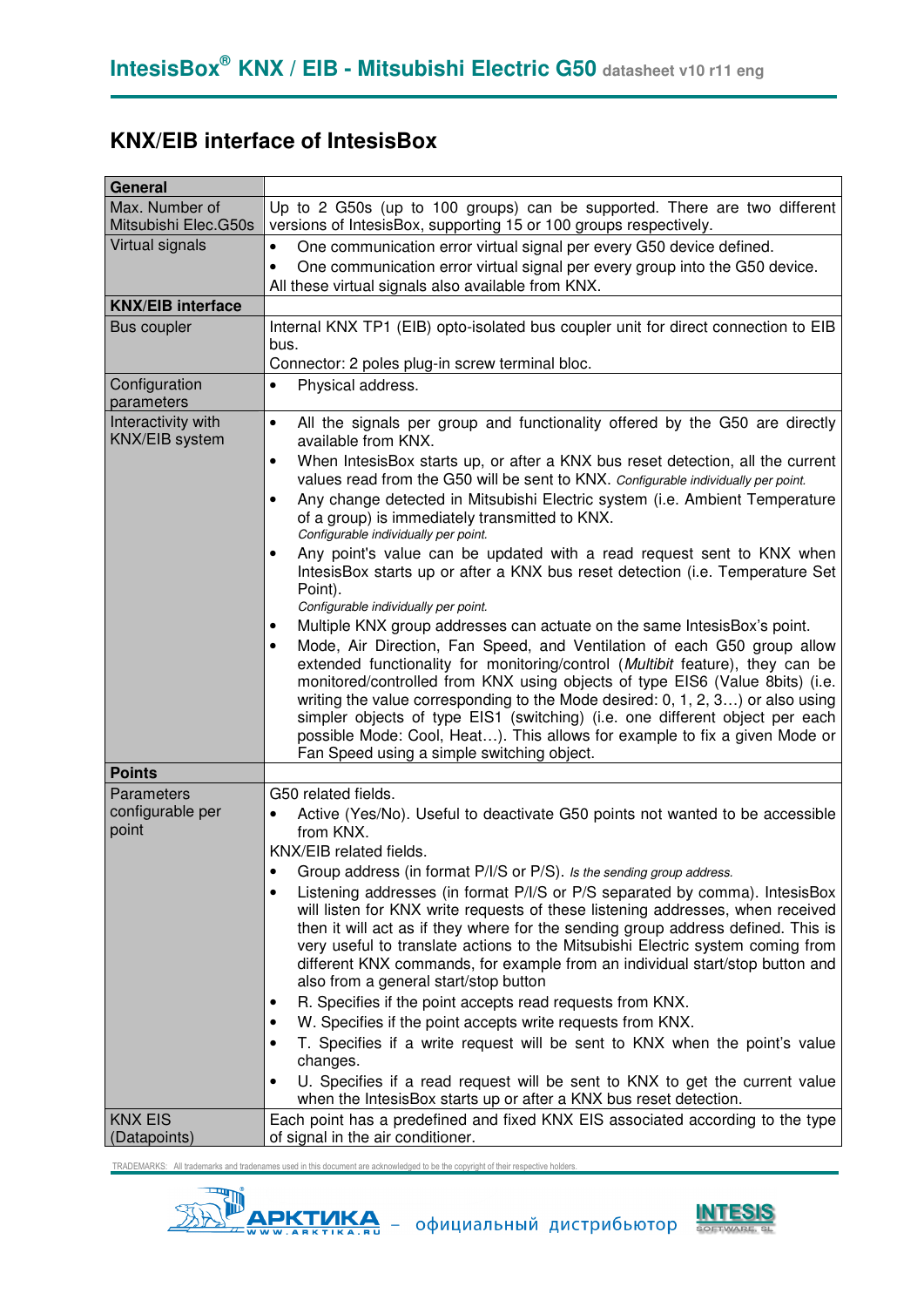### **G50 interface of IntesisBox**

| <b>G50</b> interface |                                  |
|----------------------|----------------------------------|
| Device type          | Client.                          |
| Configuration        | Polling interval (1600 seconds). |
| Parameters           | Per each G50 defined:            |
|                      | Descriptive name.                |
|                      | IP address.                      |
|                      | TCP port.                        |

Signals available from KNX per each Mitsubishi Electric City Multi A.C. indoor unit or group of indoor units.

| Property                   | Description / Status                                                     |
|----------------------------|--------------------------------------------------------------------------|
| <b>Drive</b>               | <b>Start/Stop</b>                                                        |
|                            | Read/Write: ON, OFF                                                      |
| Mode                       | <b>AC Mode</b>                                                           |
|                            | Read/Write: COOL, DRY, FUN, HEAT, AUTO, HEAT RECOVERY,                   |
|                            | LC AUTO, BYPASS                                                          |
|                            | Read: AUTO HEAT, AUTO COOL                                               |
| SetTemp                    | Temperature Set Point (only integer numbers allowed)                     |
|                            | Read/Write: For COOL or DRY mode:1930 °C, for HEAT mode: 1728 °C, for    |
|                            | AUTO mode:1928 °C)                                                       |
| AirDirection               | <b>Air output direction</b>                                              |
|                            | Read/Write: HORIZONTAL, MID1, MID2, VERTICAL, SWING                      |
| FanSpeed                   | <b>AC fan speed or LOSSNAY</b>                                           |
|                            | Read/Write: HIGH, MIDH, MIDL, LOW                                        |
| RemoCon                    | Prohibition for General control from the local panel                     |
|                            | Read/Write: PROHIBIT, PERMIT                                             |
| <b>Driveltem</b>           | Prohibition for ON/OFF control from the local panel                      |
|                            | Read/Write: CHK ON, CHK OFF                                              |
| Modeltem                   | Prohibition for Mode control from the local panel                        |
|                            | Read/Write: CHK_ON, CHK_OFF                                              |
| SetTempItem                | Prohibition for Set Point control from the local panel                   |
|                            | Read/Write: CHK_ON, CHK_OFF                                              |
| FilterItem                 | Prohibition for Filter Reset control from the local panel                |
|                            | Read/Write: CHK_ON, CHK_OFF                                              |
| Ventilation                | <b>Operational status for LOSSNAY or OA</b>                              |
|                            | Read/Write: HIGH, LOW, OFF                                               |
| FilterSign                 | <b>Status for Filter Dirty</b>                                           |
|                            | Read: ON, OFF                                                            |
|                            | Write: RESET                                                             |
| ErrorSign                  | <b>Error status</b>                                                      |
|                            | Read: ON, OFF                                                            |
|                            | Write: RESET                                                             |
| InletTemp                  | <b>Ambient Temperature</b>                                               |
|                            | Read: 0.0 to 99.9                                                        |
| G50 Communication          | <b>Communication error with G50</b>                                      |
| Error                      | Virtual signal generated by IntesisBox to indicate the status of the     |
|                            | communication with the G50.                                              |
| Group                      | <b>Group communication error</b>                                         |
| <b>Communication Error</b> | Virtual signal generated by IntesisBox to indicate that the group is not |
|                            | configured into the G50.                                                 |



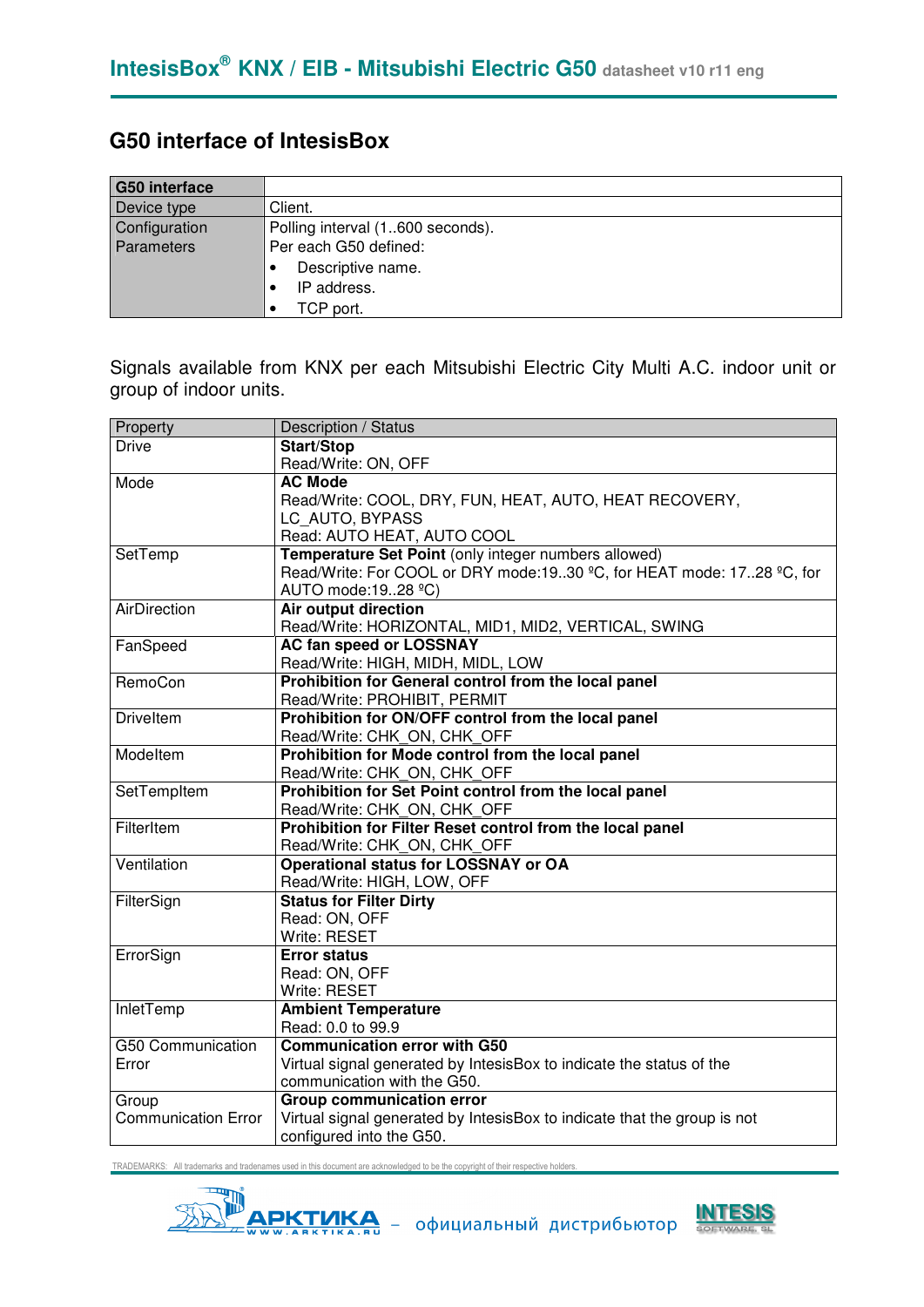# **Configuration tool**

| LinkBoxEIB | Visual engineering tool, easy of use, for IntesisBox's configuration and<br>$\bullet$<br>monitoring compatible with Microsoft Windows operating systems, supplied<br>with the purchase of IntesisBox.                                                                                                                                                                   |
|------------|-------------------------------------------------------------------------------------------------------------------------------------------------------------------------------------------------------------------------------------------------------------------------------------------------------------------------------------------------------------------------|
|            | Multi-window tool allowing to monitor simultaneously the communication<br>activity with both protocols (systems), real time values for all the points<br>allowing to modify any value (very useful for test purposes), console window<br>showing debug and operation status messages, and configuration windows to<br>configure all IntesisBox's parameters and points. |
|            | Point's configuration in plain text files (tab separated) for easy and quick<br>٠<br>configuration using Microsoft Excel (very useful in projects with a lot of points).                                                                                                                                                                                                |
|            | Allows configuring the IntesisBox's parameters and points while in off-line (not<br>connected to the IntesisBox).                                                                                                                                                                                                                                                       |
|            | Connection to the IntesisBox for download the configuration and monitoring by<br>$\bullet$<br>using serial COM port of the PC (serial cable also supplied).                                                                                                                                                                                                             |
|            | Allows configuring all the external protocols available for IntesisBox KNX<br>series.                                                                                                                                                                                                                                                                                   |
|            | Upgrades for this software tool available free of charge whenever a new<br>protocol is added to the IntesisBox® KNX series.                                                                                                                                                                                                                                             |
|            | Multi-project tool allowing having in the engineer's PC the configuration for all<br>$\bullet$<br>the sites with different IntesisBox <sup>®</sup> KNX series gateways.                                                                                                                                                                                                 |
|            | Multi-language tool, all the language-dependent strings are in a plain text file<br>٠<br>(tab separated) for easy modification or addition of new languages.                                                                                                                                                                                                            |
|            | A list of system commands is available to send to the IntesisBox for<br>debugging and adjust purposes (Reset, Date/time consultation/adjust,<br>Firmware version request).                                                                                                                                                                                              |
|            |                                                                                                                                                                                                                                                                                                                                                                         |

| Connection Signals                |       |                                          |                                                                    |                       |          |                     |       |       |              |                       |
|-----------------------------------|-------|------------------------------------------|--------------------------------------------------------------------|-----------------------|----------|---------------------|-------|-------|--------------|-----------------------|
| G50                               | Group | Código                                   | Signal                                                             | <b>EIS</b>            | Group    | Listening addresses | $R$ W |       | $\mathsf{T}$ | $\cup$<br>Active 4    |
|                                   |       |                                          | 1 100-Communication Er Communication error G50                     | 1 - Switching (1 bit) | 1/0/100  |                     | R.    |       |              | $1 - Yes$             |
| $\overline{c}$                    |       |                                          | 1 101-Communication Er Communication error Group                   | 1 - Switching (1 bit) | 1/0/16   |                     | R     |       | т            | $1 - Yes$             |
|                                   |       | 10 - Drive                               | Start/Stop                                                         | 1 - Switching [1 bit] | 1/0/0    | 1/0/200.1/0/201     | R W   |       | $\mathsf{T}$ | $1 - Yes$             |
| 1 <sup>1</sup>                    |       | $11 \cdot Mode$                          | Mode                                                               | 14 - Counter (8 bit)  | 1/0/1    |                     | R W   |       | T            | $1 - Yes$             |
| 5 <sup>1</sup>                    |       | $116 - COOL$ (0)                         | COOL                                                               | 1 - Switching (1 bit) | 01/01/00 |                     | R W   |       | $\mathsf{T}$ | 0-No                  |
| 6                                 |       | 1 17 - DRY (1)                           | <b>DRY</b>                                                         | 1 - Switching (1 bit) | 01/01/01 |                     |       | R W T |              | 0-No                  |
| 1 <sup>1</sup>                    |       | 1 18 - FAN (2)                           | <b>FUN</b>                                                         | 1 - Switching [1 bit] | 01/01/02 |                     | B W   |       | $\mathsf{T}$ | 0-No                  |
| ĩ<br>8                            |       | 1 19 - HEAT [3]                          | <b>HEAT</b>                                                        | 1 - Switching [1 bit] | 01/01/03 |                     | B.    | W     | T            | $0-N0$                |
| $\overline{9}$                    |       | 1 20 - AUTO (4)                          | <b>AUTO</b>                                                        | 1 - Switching (1 bit) | 01/01/04 |                     | R W   |       | T            | 0-No                  |
| 10                                |       | 1 21 - AUTO HEAT (5)                     | AUTOHEAT                                                           | 1 - Switching (1 bit) | 01/01/05 |                     |       | R W   | $\mathsf{T}$ | 0-No                  |
| 11<br>1                           |       | 1 22 - AUTO COOL (6)                     | AUTOCOOL                                                           | 1 - Switching [1 bit] | 01/01/06 |                     | R.    | W     | $\mathsf{T}$ | 0-No                  |
| 12<br>$\mathbf{1}$                |       | 1 23 - HEAT RECOVER' HEATRECOVERY        |                                                                    | 1 - Switching [1 bit] | 01/01/07 |                     | B.    | W     | $\mathsf{T}$ | $0-N0$                |
| 13<br>$\mathbf{1}$                |       | 1 24 - LC AUTO (8)                       | LC AUTO                                                            | 1 - Switching (1 bit) | 01/01/08 |                     | R W   |       | $\mathsf{T}$ | 0-No                  |
| 14<br>$\mathbf{1}$                |       | 1 25 - BYPASS [9]                        | <b>BYPASS</b>                                                      | 1 - Switching (1 bit) | 01/01/09 |                     |       | R W T |              | 0-No                  |
| 15<br>1                           |       | 1 2 - SetTemp                            | Temp.Set Point (in COOL or DRY:1930 °C; in HEA1 5 - Float (16 bit) |                       | 1/0/2    |                     | R W   |       | $\mathsf{T}$ | $1-Yes$               |
| 16<br>$\mathbf{1}$                |       | $1 \overline{3} \cdot \overline{AirDir}$ | Air output direction                                               | 14 - Counter (8 bit)  | 1/0/3    |                     |       | R W   | $\mathsf{T}$ | $1 - Yes$             |
| 17<br>$\mathbf{1}$                |       | 1 26 - HORIZONTAL (0) HORIZONTAL         |                                                                    | 1 - Switching (1 bit) | 01/02/00 |                     | R W   |       | $\mathsf{T}$ | 0-No                  |
| 18<br>$\mathbf{1}$                |       | $1$ 27 - MID1 (1)                        | MID1                                                               | 1 - Switching (1 bit) | 01/02/01 |                     |       | R W   | $\mathsf{T}$ | 0-No                  |
| 19                                |       | 1 28 - MID2 [2]                          | MID <sub>2</sub>                                                   | 1 - Switching [1 bit] | 01/02/02 |                     | R.    | W     | $\mathsf{T}$ | 0-No                  |
| 20<br>$\mathbf{1}$                |       | 1 29 - VERTICAL (3)                      | VERTICAL                                                           | 1 - Switching [1 bit] | 01/02/03 |                     |       | R W   | $\mathsf{T}$ | 0-No                  |
| 21<br>$\mathbf{1}$                |       | 1 30 - SWING (4)                         | <b>SWING</b>                                                       | 1 - Switching (1 bit) | 01/02/04 |                     |       | R W   | $\mathsf{T}$ | 0-No                  |
| $\overline{22}$<br>$\mathbf{1}$   |       | 1 4 - FanSpeed                           | Fan Speed of the AC or LOSSNAY                                     | 14 - Counter (8 bit)  | 1/0/4    |                     | R W   |       | $\mathsf{T}$ | $1-Yes$               |
| $\overline{23}$<br>$\mathbf{1}$   |       | $1 \overline{31} \cdot$ LOW $[0]$        | LOW                                                                | 1 - Switching (1 bit) | 01/03/00 |                     |       | R W T |              | $0-No$                |
| 24<br>$\mathbf{1}$                |       | $1 \overline{32 \cdot M D L}$ [1]        | MIDL                                                               | 1 - Switching (1 bit) | 01/03/01 |                     |       | R W T |              | $0-No$                |
| $\overline{25}$<br>1 <sup>1</sup> |       | 1 33 - MIDH (2)                          | MIDH                                                               | 1 - Switching (1 bit) | 01/03/02 |                     |       | R W T |              | $0$ -No $\rightarrow$ |



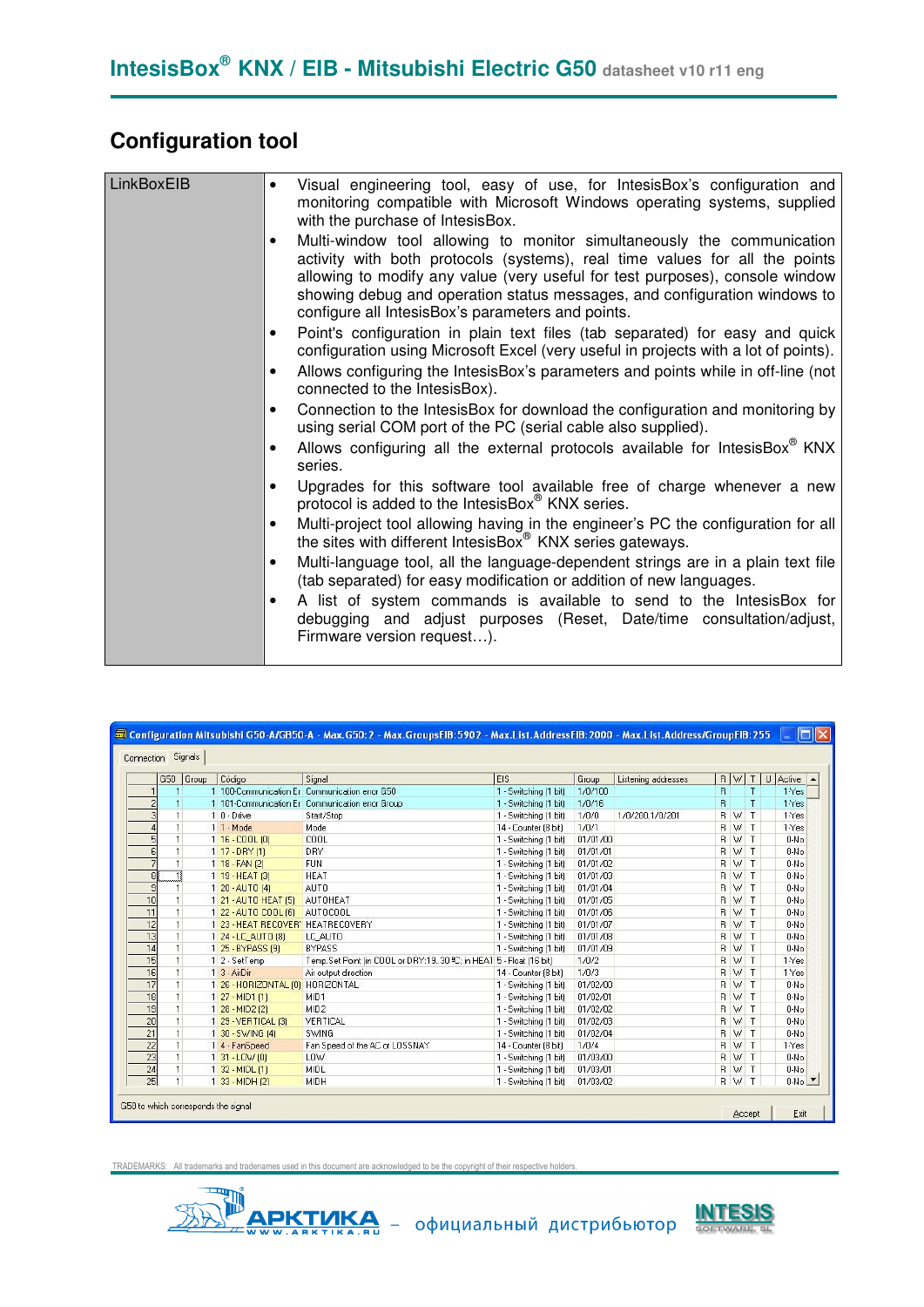### **Technical characteristics**



| Envelope              | Plastic type PC (UL 94 V-0). Size: 107mm x 105mm x 58mm.                |
|-----------------------|-------------------------------------------------------------------------|
| Color                 | Grey. RAL 7035.                                                         |
| Power                 | 9 to 30VDC +/-10% 1.4W.                                                 |
|                       | 24VAC +/-10% 1.4VA.                                                     |
|                       | Power connector is a 2 pole plug-in screw terminal bloc.                |
| Mounting options      | Desktop                                                                 |
|                       | Wall                                                                    |
|                       | DIN rail EN60715 TH35.                                                  |
| KNX (EIB) port        | 1 x KNX TP1 (EIB) opto-isolated (Plug-in screw terminal block 2 poles). |
| G50 port              | 1 x Ethernet 10BT RJ45 connector.                                       |
| <b>LED</b> indicators | 1 x Power.                                                              |
|                       | 2 x KNX port activity (Tx, Rx).                                         |
|                       | 2 x Ethernet port (LNK, ACT).                                           |
|                       | 1 x KNX programming/bus.                                                |
| Push buttons          | 1 x KNX programming.                                                    |
| Console port          | RS232. DB9 female connector (DCE).                                      |
| Configuration         | Via console port. <sup>2</sup>                                          |
| Firmware              | Allows upgrades via console port.                                       |
| Operational           | -40 °C to +70 °C                                                        |
| temperature range     |                                                                         |
| Operational humidity  | 5% to 95%, non condensing                                               |
| range                 |                                                                         |
| Protection            | IP20 (IEC60529).                                                        |
| RoHS conformity       | Compliant with RoHS directive (2002/95/CE).                             |
| Certifications        | <b>CE</b>                                                               |

1 Not operational for the moment. Reserved for future use. 2

 Along with the device it is also supplied a standard DB9 male - DB9 female 1.8 m. cable for configuring and monitoring the device using a PC via serial COM port. The configuration software LinkBoxEIB, compatible with MS Windows® operating systems, is also supplied with the device.